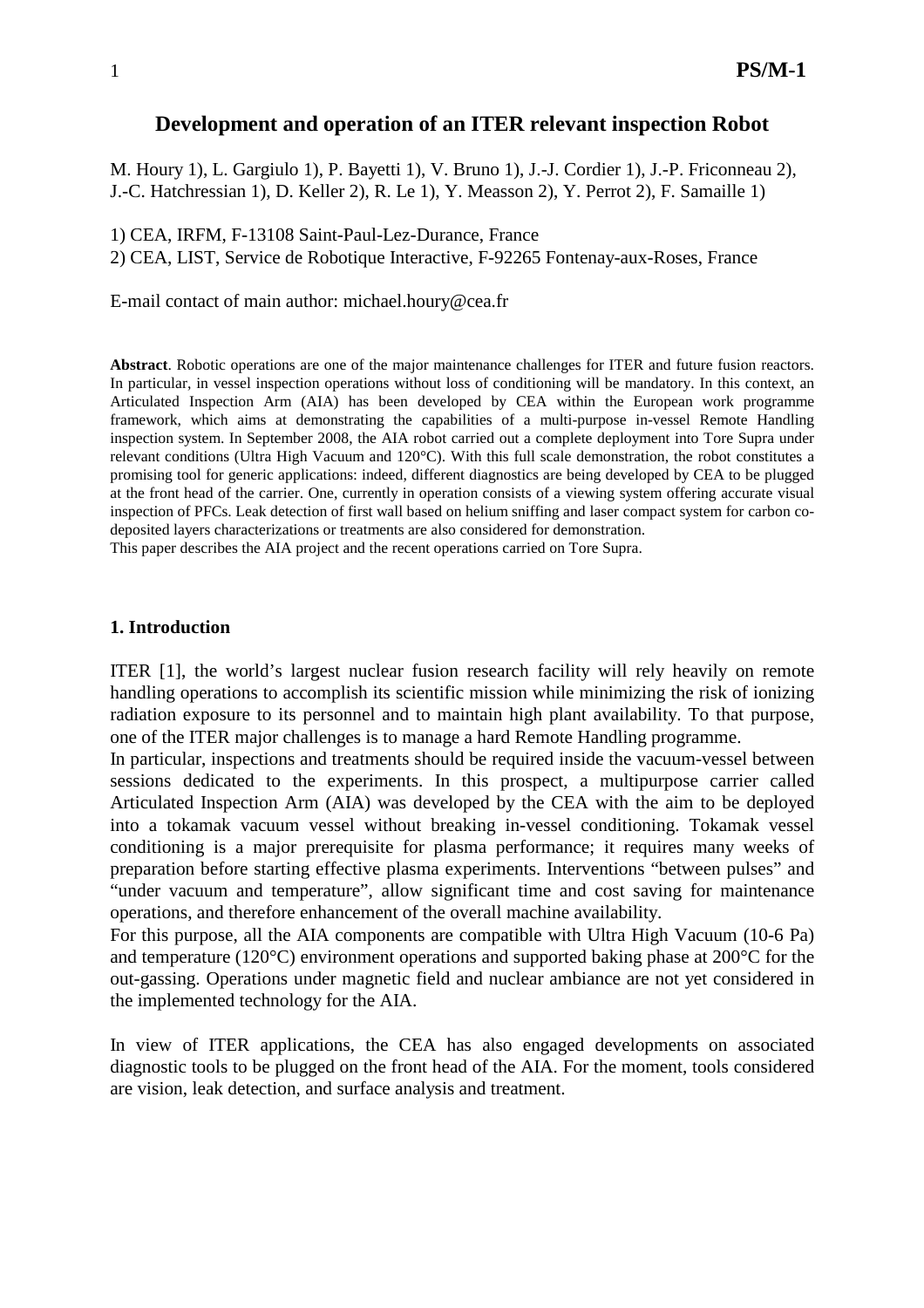## **2. The Articulated Inspection Arm**

The AIA is an 8 meters long multi link cantilever arm composed with 5 modules of 160 mm diameter made in titanium. The length of the AIA robot is consistent with ITER full vacuumvessel surface close inspection. The modules include pitch  $(\pm 45^{\circ})$  in the vertical plane) and yaw ( $\pm 90^\circ$  in the horizontal plane) joints for a combination of elevation and rotation motions which give to the robot 8 degrees of freedom [2, 3, 4].

With a payload of 10 kg, the poly-articulated arm total weight is about 150 kg and can be introduced through a remarkably small port of 250 mm diameter.

To create such a slender beam, it has been necessary to minimize the gravity effect on the mechanical structure. Thus, the 2 fixing clevis of each module are linked by a parallelogram structure with a screw-jack embedded to operate the elevation. This arrangement also presents the advantage to keep joints fixing always horizontal for any given configuration. The angular module displacement in the horizontal plane is set in motion by the actuators through cables and pulleys system.

All electronic systems are embedded in each AIA module. These components are enclosed on neutral gas atmosphere pressure in tight boxes while the mechanical structure is under vacuum. To cope with the high temperature requirements, all electro-mechanical components are qualified up to 120°C in use and 200°C when switched off. To overcome pollution issues with using grease, the design of free lubricant joints is based on thermal treatment with Teflon coating.



*FIG. 1. AIA robot assembled, CEA-LIST Laboratory, June 2007.*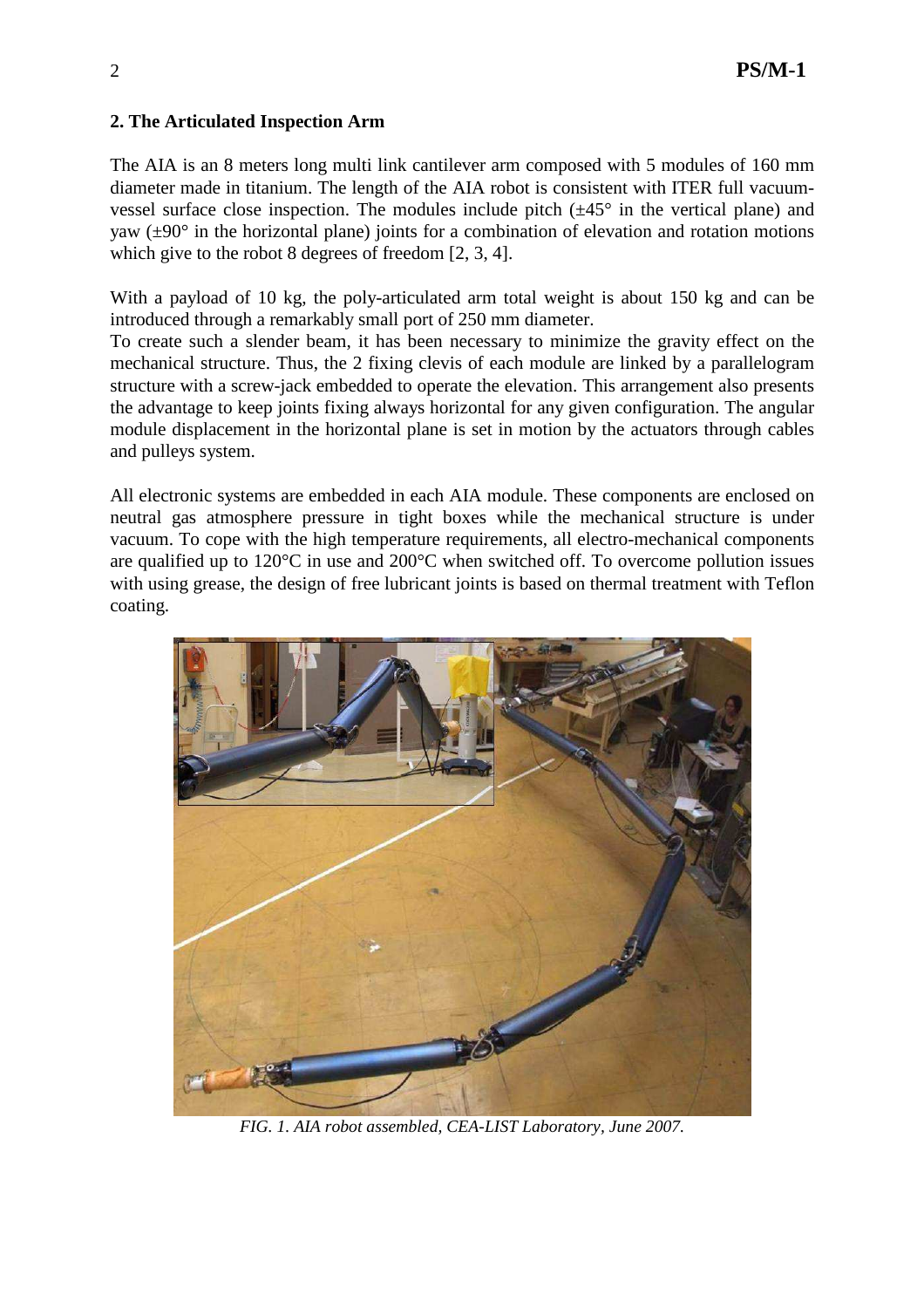#### **3. Interchangeable Diagnostic Tools**

The AIA robot is designed to allow accurate displacements of the head in front of the Plasma Facing Components (PFC). Several tools are in development to be implemented at the front end. All these tools shall be interchangeable; this specificity will offer flexibility in the operation tasks.

The first developed tool is a viewing system to make close visual inspection of PFC. The video process is designed with a CCD sensor embedded in a tight box made of stainless steel and glass (see Fig.2). It's linked to the head of the robot through a vertical joint actuated with the same concept of the robot modules. The electronic components and sensor are actively cooled by nitrogen-gas circulating in umbilicus in order to keep the temperature below 60°C for operation and baking phase. Currently, the system has been successfully tested up to a 170°C. Future improvements of the cooling system will allow ceaseless standing at 200°C.



*FIG. 2. The viewing system plugged on the front head of the AIA robot.* 

A diagnostic for water loop leak localisation is currently in development. It based on helium sniffing with outside spectrometer connected via an umbilical and could operate under dry nitrogen atmosphere.

Associated with the viewing system for accurate operation, the system could offer significant time reduction for (very) small leaks localisation with no need to insulate and pressurize independently each component.

Treatments and analysis of tokamak in-vessel components will be performed by laser systems [5]. During tokamak operation, eroded material is deposited on top of the PFC and the thickness of these deposited layers could increase up to several hundreds of µm. Co-deposited carbon are a huge reservoir of plasma fuel trapped in these layers. For safety, laser applications might be considered for tritium recovering, that concern:

1. Films removal by laser ablation.

As already demonstrated successfully at JET, an Ytterbium fiber laser (1064µm, 120ns, 20 W of mean power) could be used for layers ablation. This technique is considered for recovering the tritium trapped into the ITER vacuum vessel.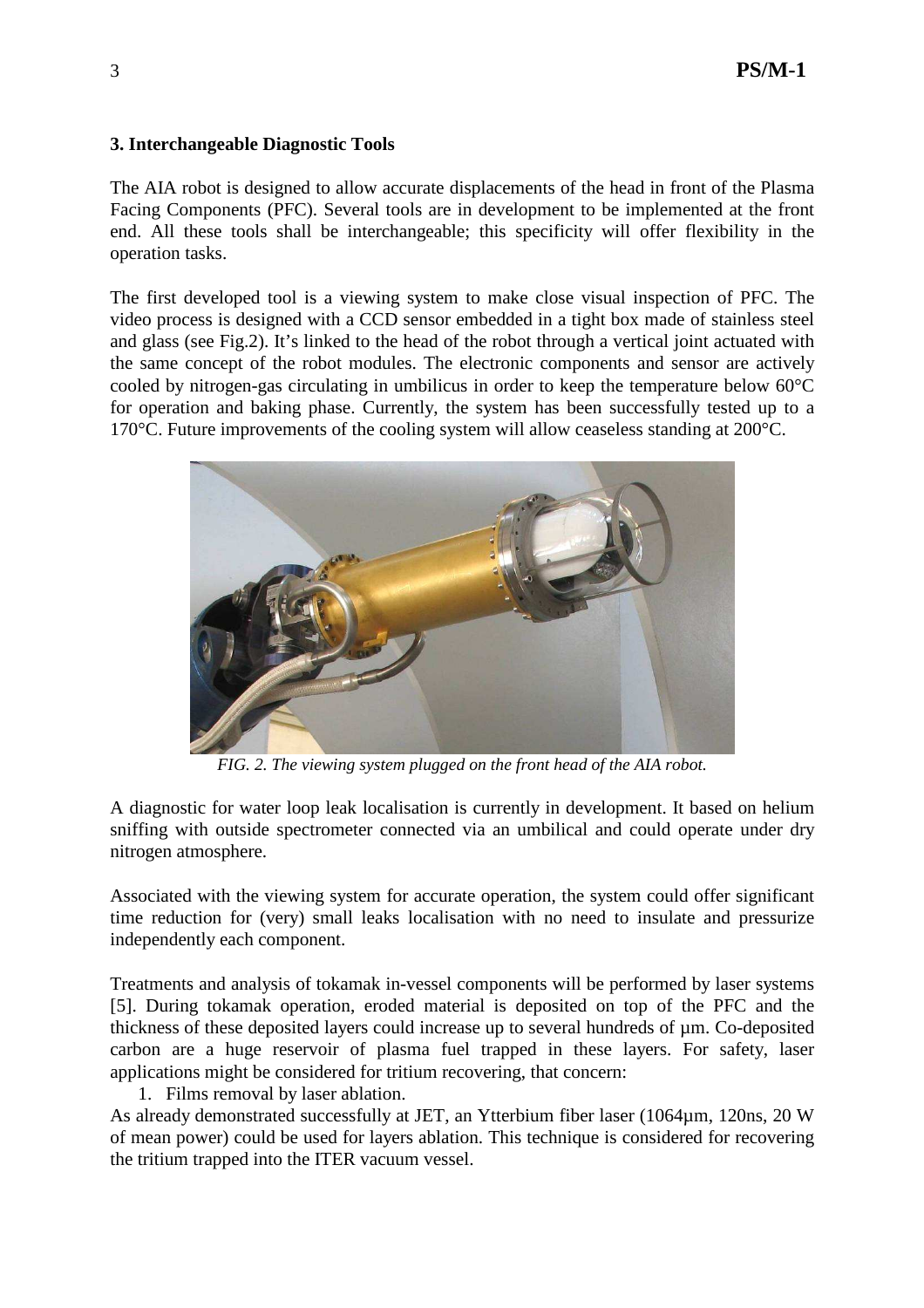2. Chemical analysis of the deposited layers.

Their chemical composition will be assessed using the Laser Induced Breakdown Spectroscopy (LIBS) analysis technique. This in-line analysis permits also to have an End Point Detection during laser ablation operations and preserve the substrate integrity.

In order to implement these laser techniques, 2 optical fibres integration is foreseen on the AIA, one for the laser pulse, the other for the analysing spectrometer.

## **4. The housing**

For the robot integration in the tokamak environment, a long storage cask has been defined for its conditioning and for its precise guiding during the deployment inside the plasma vessel. This large stainless steel cask (11m long, 3m height, 5 ton) is moved by 2 rolling support frames and can be (dis)connected from the dedicated port in less than 1 day. For this purpose, the cask is equipped with a double valve that allows connection and disconnection of the vessel without loss of vacuum conditions of the tokamak. Moreover, all electro-technical equipments are embedded to realize a compact and autonomous system (see Fig. 3).



*FIG. 3. The Housing of the AIA (white cask on the left) connected to the Tore Supra tokamak.* 

# **5. Developments and operations**

# **5.1 AIA project milestones**

2 CEA institutes (robotic and fusion) undertook in 2002 the realization of the AIA robot. Six years of developments have been necessary to obtain the successful qualification of the first prototype arm.

In 2003, principles of integration on Tore Supra are validated. During the next 2 years the efforts were concentrated on the development and the qualification of the first segment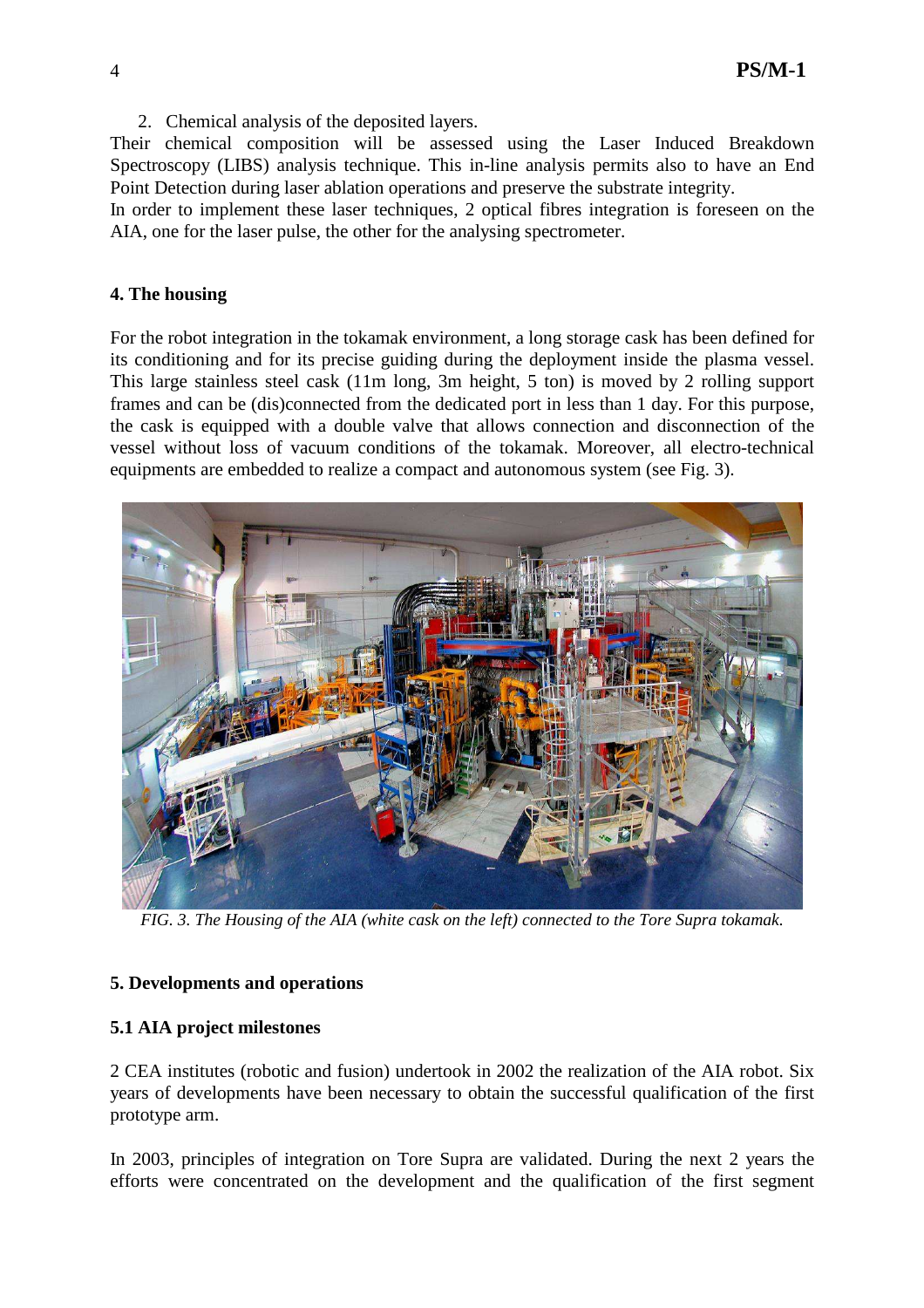prototype. Fatigue tests under representative loading, ultra high vacuum and temperature conditions were carried on (several weeks of cycles at 120°C during operating and 200°C for the out-gassing). The final vacuum residual gas analysis has confirmed the adequate behaviour of the device allowing operation without degradation of vessel conditioning [3]. However, the experience collected during these tests campaigns pointed out the necessity to upgrade some mechanical and electro-technical parts. The full AIA robot manufacture, based on the upgraded module design, was delivered in the beginning of 2007.

In parallel of the robot developments, the housing was designed, realized and qualified in the space of 2 years and the viewing system, manufactured by an industrial partner, is delivered.

Before operating inside Tore Supra, qualification, training and rehearsal of the robot deployment were performed inside two complementary test bed facilities:

- A scale-1 mock-up of the full vessel shape (light wood structure) allows command control adjustments and scenario repeatability measurements.
- A large vessel (1/6 of the Tore Supra vessel) with a port plug fit to the storage cask enables the robot behavior checking under nominal UHV and temperature conditions [4].

## **5.2 Inspections in Tore Supra**

In the second half of year 2007, the AIA robot and its viewing system operated for the first time in Tore Supra under atmosphere conditions (FIG. 4).

After this important milestone and one working year to achieve the airtight assembling and qualification, a second complete deployment was performed in Tore Supra plasma vessel under high vacuum  $(10^{-4}$  Pa) and at 40<sup>o</sup>C.

After the last phase of qualification and conditioning, in September 2008, the AIA robot performed for the very first time a complete deployment and close inspection of PFC under ultra high vacuum conditions **and** at 120°C (FIG. 5).



*FIG. 4. On the left: AIA with the viewing system inside Tore Supra tokamak (atm. Pressure and*   $20^{\circ}C$ ).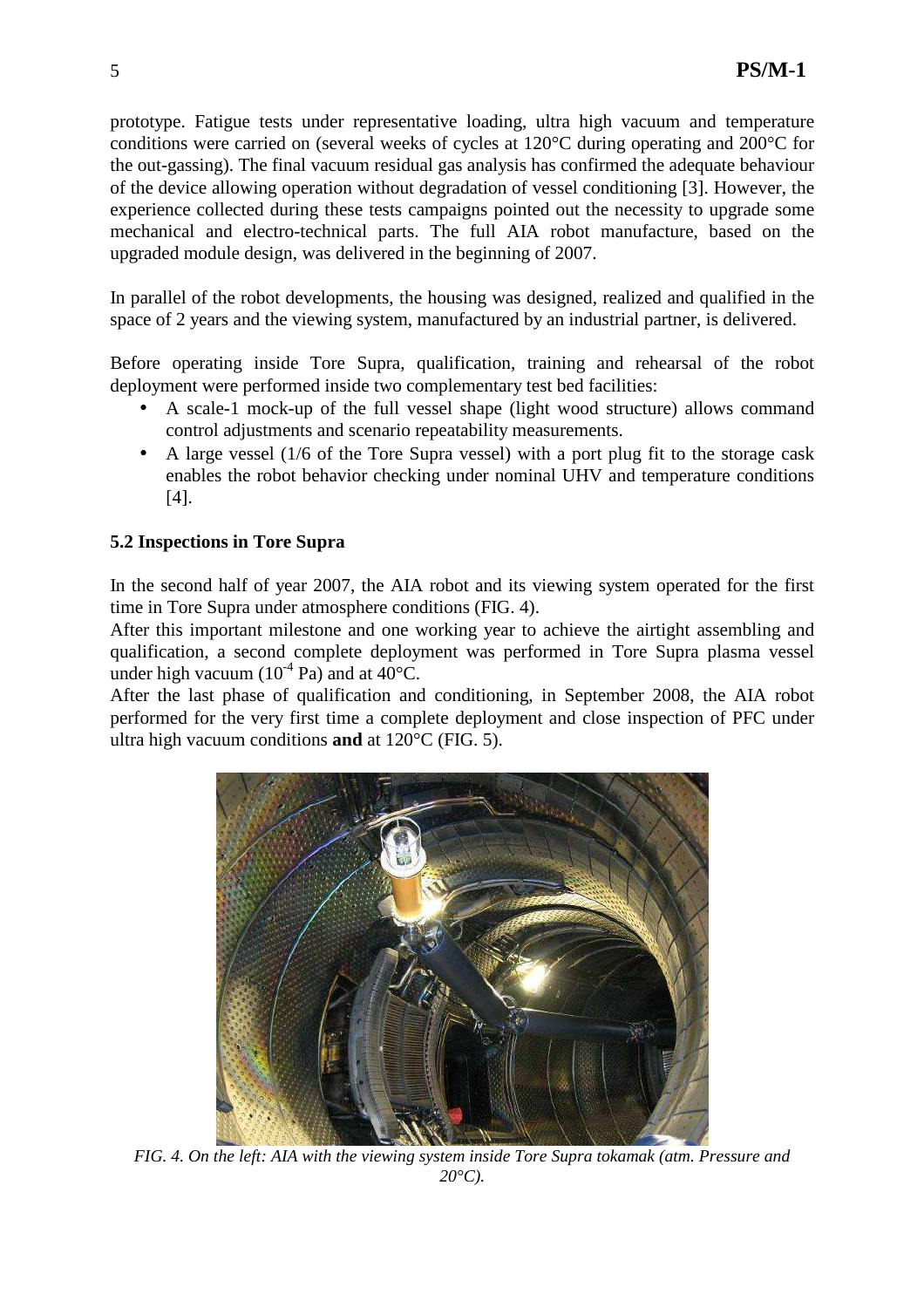

*FIG. 5. Visual inspection of a Plasma diagnostics (under ultra high vacuum and at 120°C On the left: control of the shutter movement of an upper infrared endoscope On the right: close tracking of the bottom limiter surface and carbon tiles macroscopic analysis (the gap between the vision tool and carbon tile's limiter was kept at 10 cm)*

### **6. Perspectives**

Following these successful demonstrations, the next step will consist in bringing the AIA to a high level of reliability and prepare for routine operation on Tore Supra.

This mainly requires improving kinematics, control enhancements and overall reliability improvements.

Further developments are in progress on robot modelling, motion simulation and geometric calibration taking into consideration the structure flexibilities. For a complete robot monitoring, operator assistance will be increased by the integration of a CAD graphic interface and anti-collision management.

# **7. Conclusion**

The successful deployments of the AIA robot inside Tore Supra under relevant conditions (vacuum and temperature) close the important prototype demonstration phase and open the way for in-vessel maintenances and remote handling activities for fusion reactor like ITER. The project is entering a second phase aiming at routine operation of the AIA robot on Tore Supra. This will mainly requires to further enhance the reliability of the components and the evolution of the command-control in order to increase the performances

In parallel, diagnostic tools relevant for ITER maintenance and safety are foreseen to be associated on the AIA robot carrier, capable to inspect, diagnose or treat Plasma Facing Components. These might be relevant for ITER maintenance and safety issues.

### **8. Acknowledgement**

The project is performed with the collaboration between the Interactive Robotics Unit of CEA-LIST and the CEA-IRFM. It has been partially funded by local governments "Région Provence-Alpes-Côte d'Azur" and "Département des Bouches du Rhône".